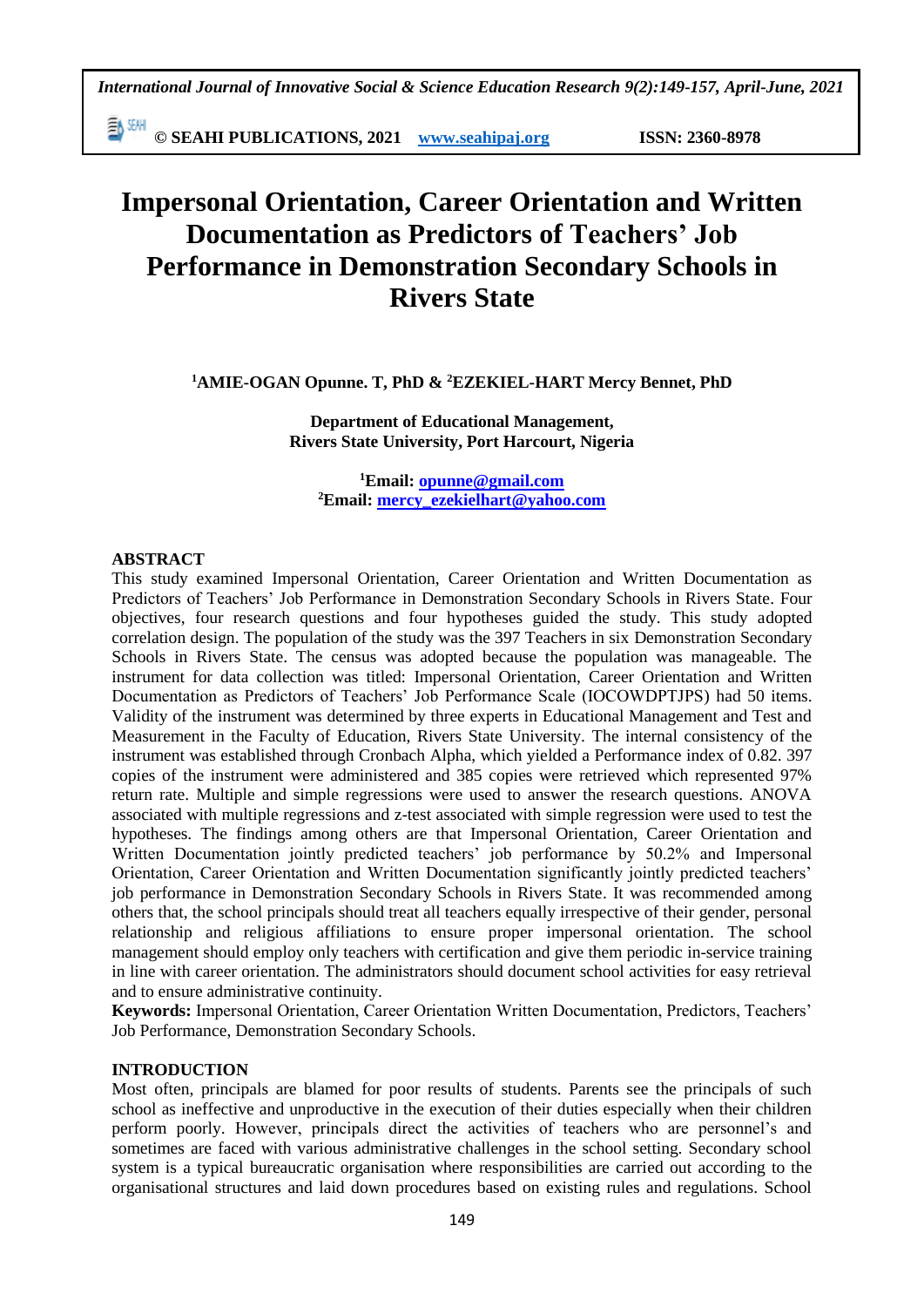bureaucratic principle has turned teachers into followers of rules and regulations and not as instructors, mentors and instructional implementers.

Many administrators or principals themselves have undergone several professional trainings just to acquire worthwhile knowledge, skills and attitude that will help them in performing their assigned roles effectively. As a matter of fact, despite the principal's professional competence and skills to manage the school or proffer solutions to school challenges, the principal has no free hand to run the school as he may wish or take outright decisions. In some cases, rules and regulations, laws and procedures created by the Ministry of Education to guide the principals' action and role performance have turned out to hinder the success of educational programme. However, Weber in Abraham (2013) saw bureaucratisation as important means of achieving organisational goals and objectives, to attain the highest level of efficiency and quality output because bureaucratic principles acts as a means to organize and standardize the activities carried out by the principal and teachers in school. Hence bureaucratic principles are seen as central control mechanism to shape and reshape teachers' activities to ensure peace, orderliness, accountability, stability and teachers' job performance in the school system.

Muringani (2011) said that bureaucratic principles have really affected principals' leadership styles and practices and also made his administration system completely impersonal. The principal who is conceived as a leader, a manager and supervisor plays a vital role in the administration of secondary schools: he plans, organizes, coordinates the school activities and assigns duties to subordinates for effective management. School as a bureaucratic organization, must possess impersonal orientation, written record /documentation, career orientation. These bureaucratic elements help the school principal for effective coordination of school activities, but they however have their own challenges. Bureaucracy in the school is to be managed by the school administrators so as to give teaching staff the leverage to perform their duties and to achieve the school objectives within a specific time frame of the school on specific task because of their technical qualifications which help them to develop high proficiency.

School as a bureaucratic organization, employ their workers (Teaching and Non-teaching staff) based on technical and intellectual competences which are determined by degrees, diplomas and certificates they acquired. Their promotion on the job is based on their residency as well as certifications acquired. Promotion is also based on achievement, seniority, technical knowledge and not by political affiliation.

The Principal is a major figure in secondary schools; he plays a significant role in the school system, he advices, guides the talents and energies of teachers, pupils and parent towards achieving common educational goals and objectives. For principals to motivate teachers to participate actively towards the achievement of educational goals, teacher must possess certain undisputable personal qualities such as honesty, self-motivated, confident, reliable, enthusiastic, team spirit and hardworking. Bozworth (2014) identified the personal characteristics of a school leader to include consistency, honesty, and direction of purpose, communication flexibility, conviction, sympathy, focus, passion excellent and persuasion abilities.

Ajuzieogu (2008) postulated that career orientation provides a sense of employee loyalty and motivation to maximize efforts. The job of a principal is numerous and complicated, he deals with different group both formal and informal, in which many of these groups have conflicting objectives and purposes. He faces so many challenges, criticism from parents, teachers and other employees in which he has to cope with their demand because his task is to ensure that school goals and purposes are accomplished. The school principal also ensures that educational facilities are provided, maintained and utilized to avoid wastage of resources. He implements the objectives of the curriculum and syllabus and he also has the responsibility to expose teachers to innovations and ideas through seminars, workshops and in-service training. The school principal plays vital roles in the administration of secondary schools, as he ensures cordial public relationship is maintained between the school, parents and the community.

Bureaucratic organization demands that everything in the school should be done based on impersonal and formal basis, not on emotional feelings and personal attachment. Principals are expected to relate equally with all teachers in the school. Impersonal orientation helps in eliminating preferential treatment, partiality, unfairness and unjust treatment in principals, teachers and students' relationship but lower impersonal orientation would not permit teachers to put more time to slow learners and others who might need help so as to guide them out of their problems (Okorie, 2012). In a school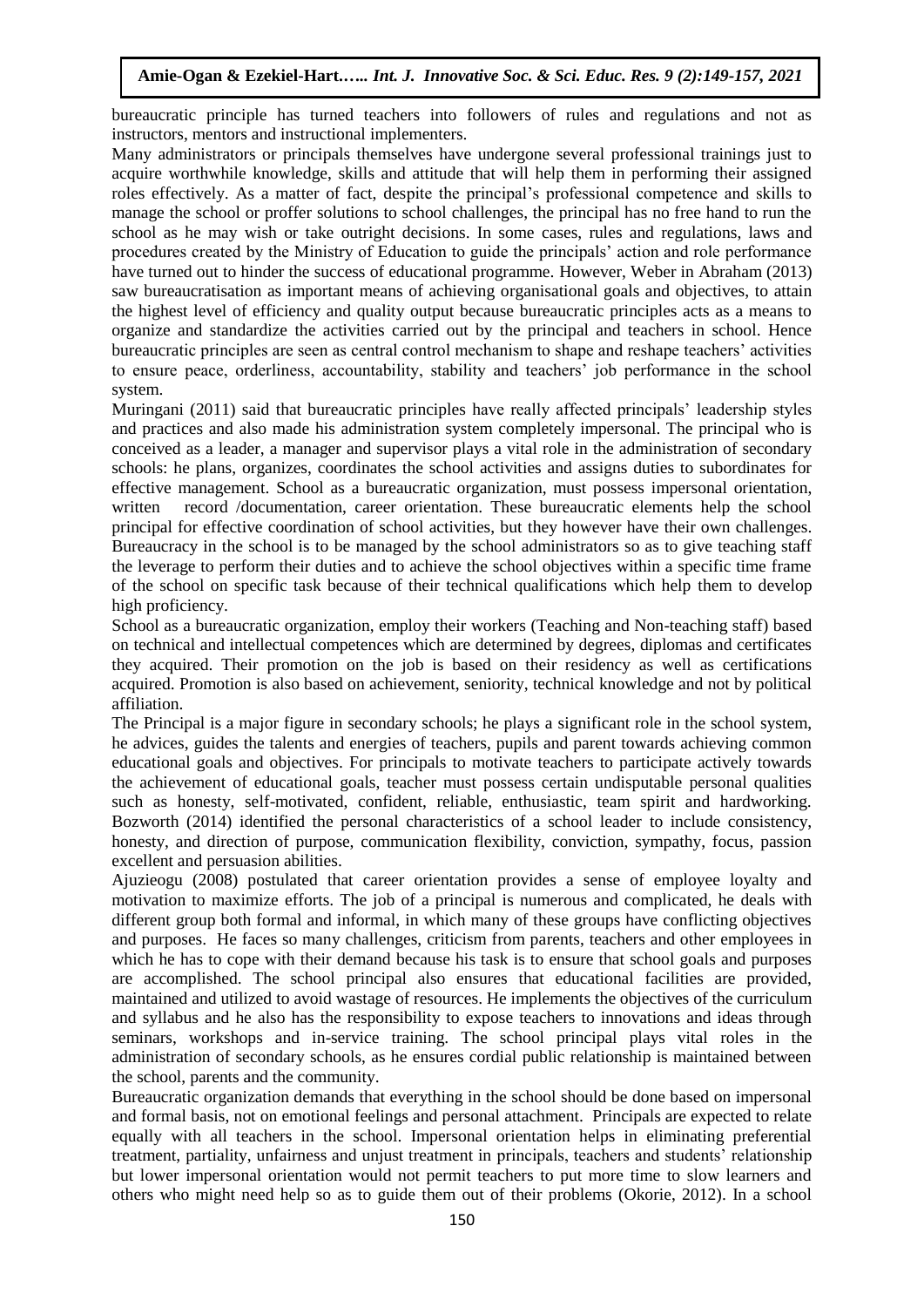system where impersonal orientation is observed and maintained, it increases teachers' awareness in maintenance of school records as part of their job performance.

Record keeping is very essential for any school that wants to achieve its goals and objectives. The school administrators are expected to keep proper record and account of all the activities in school. Proper record keeping and documentation enables the principal to account for human, material and financial resources in other to avoid confusion in school systems. Abraham (2013) maintained that all official dealings of the school must be documented in writing. He is also of the view that school records should be factually clear and unambiguous, up to date, and well arranged. Peretomode (2014) postulated that school officials are required by regulations to keep records of administrative acts, decisions, instructions and communication between them and officials of the schools, management Board or Ministry of Education. Hence the school document must be well protected from fire hazards and deterioration. The inspector and supervisor use the school records to evaluate and monitor what goes on in schools.

Education is a service industry and the students are the major reason for which school organizations are established. Parents send their children to school to be educated and acquire relevant skills and knowledge that will enable them to be self-reliant and contribute positively to societal development. Peretomode (2014) was of the view that all school activities should aim at developing students' personalities in its totality. FGN (2014) saw the students as the center of every educational process and quality as end-products of schooling.

The teachers' jobs in secondary school administration is important. He/She cannot work in isolation. He can only succeed with staff and good community relationship, school being bureaucratic in nature where his roles performance is directed and influenced by various bodies such as the Ministry of Education, the School Management Board, the Parents Teachers Association, the board of governance, the communities in which the schools are located. Ezeala and Chinda (2016) were of the view that in the Nigeria school system, the administrators are handicapped because they are representing information of the Ministry of Education without individual creativity and innovations. In this assertion, the researcher intends to investigate whether impersonal orientation, career orientation and written documentation could be used to predict teachers' job performance in Demonstration Secondary Schools in Rivers State.

#### **Statement of the Problem**

The realisations of school goals are heavily dependent on the school and the school leadership ability to coordinate the human and material resources and other environmental factors internal or external to the school. However, school as a bureaucratic organisation is expected to achieve maximum efficiency, effectiveness and quality output in all ramifications. Contrary to this, observations and research findings from the work of Muringani (2011) have identified bureaucratic ineffectiveness in schools because of its complexity with laws, procedures, rules, regulation, checks and balances in the process of school administration.

It is quite amazing that sometimes teachers are blamed by parents, principals, government and the general public for poor students' performance and ineffectiveness in students' administration without considering that teachers are guided by stringent rules from the government and the school authority. It is also important to stress that most educational decisions are made by the higher authorities and teachers must implement the set rules directly or indirectly even when not convenient. Anything done by the teachers outside the rules will constitute a deviation and punishable by the authorities.

This is one of the problems confronting present day school administrators which perhaps have brought about the poor teachers' job performance. The classroom setting in Nigeria is generally criticized, among others for being too bureaucratic, too conservative for teachers' management. In developing nations like Nigeria, bureaucratic principles are basically linked with unnecessary redtapism and inefficiency. This stigma has [undermined the functionality](https://www.projectwriters.ng/project-topic-critical-appraisal-legal-regime-copyirght-protection-nigeria-efficiency-enforcement/) of Bureaucratic principles in the third world countries. This has equally created doubts in the minds of many whether it is actually suitable for large organizations like the civil service or school as a formal organization. It is noticed in bureaucratic organizations like the school that the introduction of change and innovations or reasoning may not be encouraged because of stringent bureaucratic rules which must be complied with and which hinders the teachers' job performance.

Demonstration Secondary Schools in Rivers State are facing these rigid rules and policies. Experience has shown that teachers' job performance in these schools are declining due to red-tapism and stringent rules hence the researcher is bothered if the declining teachers' job performance in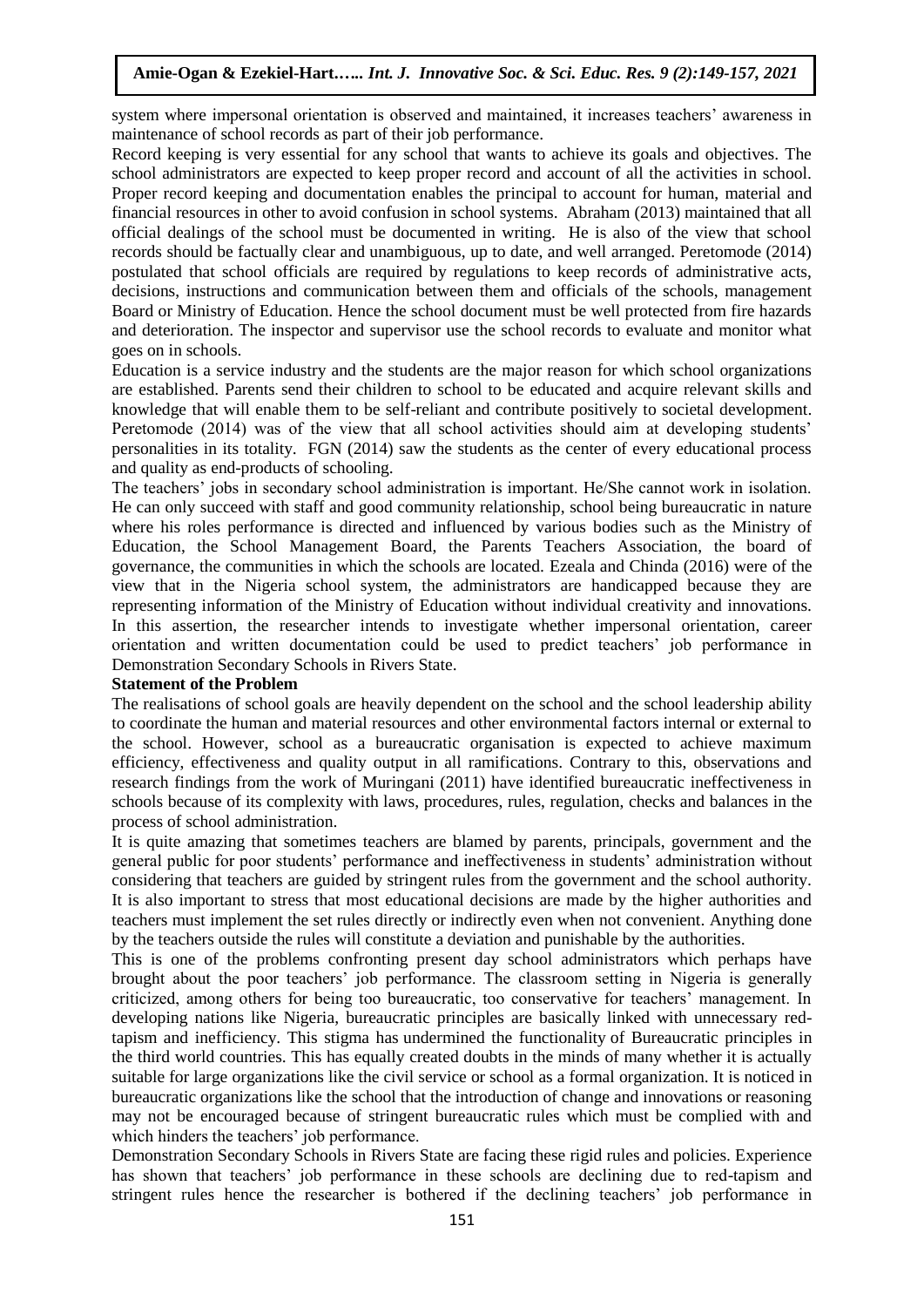Demonstration Secondary Schools in Rivers State is predicted on Impersonal orientation, career orientation and written documentation

## **Purpose of the Study**

This study investigated Impersonal Orientation, Career Orientation and Written Documentation as Predictors of Teachers' Job Performance among Demonstration Secondary Schools in Rivers State. Specifically, the study sought to:

- 1. Investigate the extent impersonal orientation predicts teachers' job performance in Demonstration Secondary Schools in Rivers State.
- 2. Examine the extent career orientation predicts teachers' job performance in Demonstration Secondary Schools in Rivers State.
- 3. Determine the extent written documentation predicts teachers' job performance in Demonstration Secondary Schools in Rivers State.
- 4. Assess the extent impersonal orientation, career orientation and written documentation jointly predict teachers' job performance in Demonstration Secondary Schools in Rivers State.

#### **Research Questions**

The following research questions guided the study

- 1. To what extent does impersonal orientation predict teachers' job performance in Demonstration Secondary Schools in Rivers State?
- 2. To what extent does career orientation predict teachers' job performance in demonstration secondary schools in Rivers State?
- 3. To what extent does written documentation predict teachers' job performance in Demonstration Secondary Schools in Rivers State?
- 4. To what extent does impersonal orientation, career orientation and written documentation jointly predict teachers' job performance in Demonstration Secondary Schools in Rivers State?

#### **Hypotheses**

The following null hypotheses were tested at 0.05 level of significance in this study

- 1. Impersonal orientation does not significantly predict teachers' job performance in Demonstration Secondary Schools in Rivers State.
- 2. Career orientation does not significantly predict teachers' job performance in Demonstration Secondary Schools in Rivers State.
- 3. Written documentation does not significantly predict teachers' job performance in Demonstration Secondary Schools in Rivers State.
- 4. impersonal orientation, career orientation and written documentation do not significantly predict teachers' job performance in Demonstration Secondary Schools in Rivers State

## **METHODOLOGY**

The design of the study is correlation design; the research was conducted in Rivers State of Nigeria. The population of this study comprised all the 6 Demonstration Secondary Schools under the following higher institutions Ignatius Ajuru University of Education Rumuolumeni, Rivers State University Nkpolu, Oroworukwo, Federal Collage of Education Technical Omoku, University of Port Harcourt, Port Harcourt, Ken Saro wiwa Polytechnic Bori and Captain Elechi Amadi Polytechnic Rumuola Port Harcourt, Rivers State; These schools has a total of three hundred and ninety-seven (397) teachers. The entire population of 397 teachers was used for the study. It was a census study as the entire population was studied due to the manageable size. Therefore, there was no sampling for the study. The instrument for data collection was titled: Impersonal Orientation, Career Orientation and Written Documentation as Predictors of Teachers' Job Performance Scale (IOCOWDPTJPS). The instrument was validated by 3 experts in the field of educational management and measurement and evaluation; the internal consistency of the instrument was established through the application of Cronbach Statistic. The researcher administered 30 copies of the instrument once to 30 public senior secondary school teachers in Rivers State who share the same characteristics (minimum 3 years experience, qualified). The reliability coefficients obtained was 0.81. The subscale of impersonal orientation was 0.81, career orientation was 0.79 and written documentation was 0.82. In all, 397 copies of the instrument administered, 385 copies were retrieved which represented 97% success. Simple regression analysis was used to answer research questions one to three (1-3), while multiple regression was used to answer research question four (4). Hypotheses one to three (1-3), were tested using z-test associated with simple regression and hypotheses four (4) was tested with ANOVA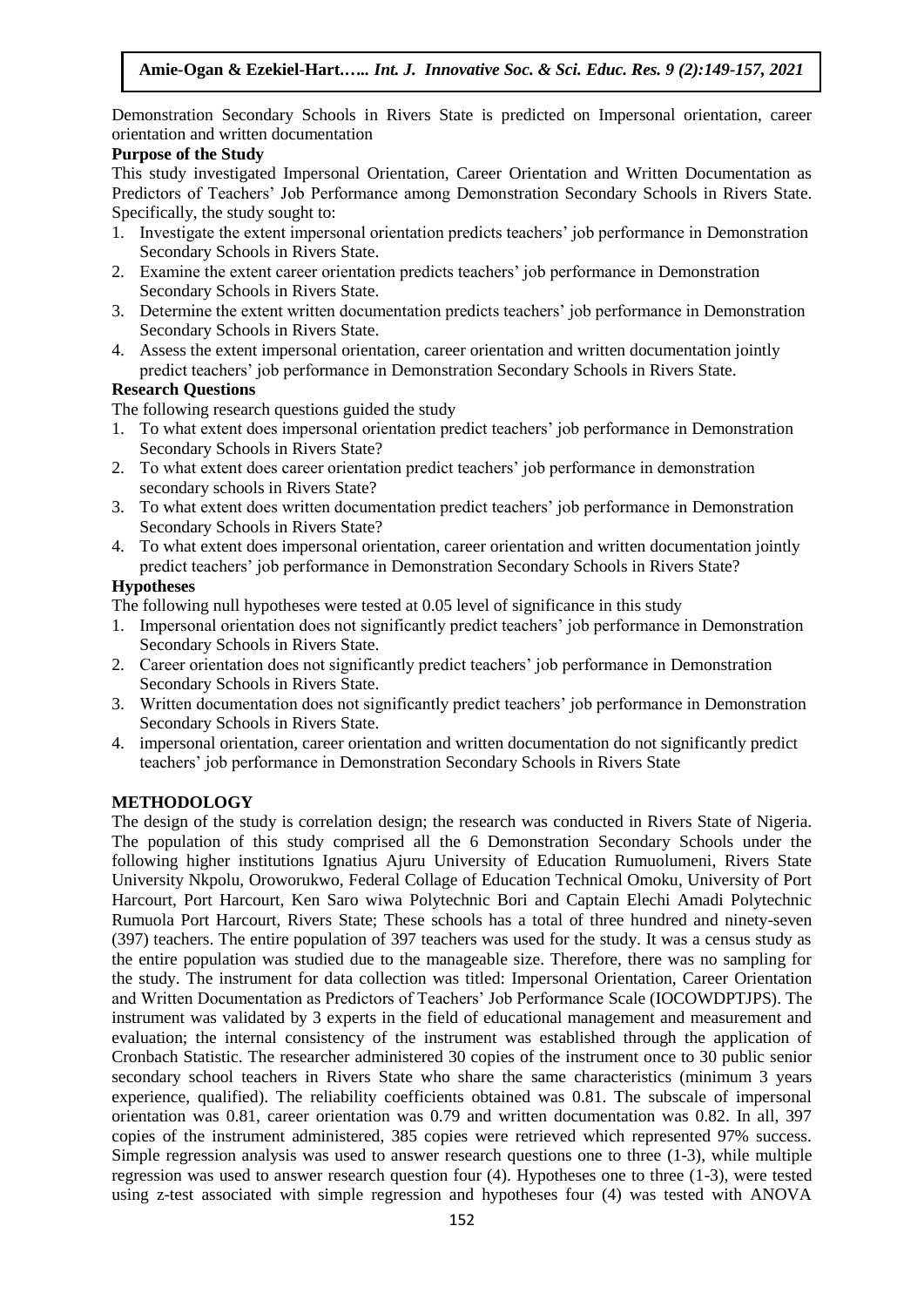associated with multiple regression using statistical package of social science (SPSS). Elendu (2010) guide for interpreting nature of the prediction was adopted. Thus:

0.00 – 0.19 or 0%--19% Very low extent

0.20 – 0.39 or 20%--39% Low extent

0.40 – 0.49 or 40%--49% Moderate extent 0.50 – 0.79 or 50%--79% High extent

0.80 – 1.00 or 80%--100% Very High extent

# **DATA PRESENTATION AND ANALYSIS**

**Research Question 1:** *To what extent does impersonal orientation predict teachers' job performance in Demonstration Secondary Schools in Rivers State?*

# **Table 1: Simple regression on the extent impersonal orientation predict teachers' job performance in Demonstration Secondary Schools in Rivers State**

| Model |                   | R Square | Adjusted R Square Std. Error of the Estimate |         |
|-------|-------------------|----------|----------------------------------------------|---------|
|       | .384 <sup>a</sup> | .122     | .119                                         | 2.67137 |

a. Predictors: (Constant), impersonal orientation

Table 1 revealed that the regression correlation coefficient (R) was 0.384 while the R square and adjusted R square were .122 and .119 respectively. The coefficient of determinism was calculated to be 12.2%. This showed that impersonal orientation predicted 12.2% of teachers' job performance in Demonstration Secondary Schools in Rivers State. This means there was very low extent of prediction of impersonal orientation on teachers' job performance in Demonstration Secondary Schools in Rivers State.

**Research Question 2:** *To what extent does career orientation predict teachers' job performance in Demonstration Secondary Schools in Rivers State?*

# **Table 2: Simple regression on the extent career orientation predict teachers' job performance in Demonstration Secondary Schools in Rivers State**

| Model |                   | R Square | Adjusted R Square Std. Error of the Estimate |         |
|-------|-------------------|----------|----------------------------------------------|---------|
|       | .503 <sup>a</sup> |          |                                              | 2.46358 |

a. Predictors: (Constant), career orientation

Table 2 revealed that the regression correlation coefficient (R) was 0.503 while the R square and adjusted R square were .253 and .251 respectively. The coefficient of determinism was calculated to be 25.3%. This showed that career orientation predicted 25.3% of teachers' job performance in Demonstration Secondary Schools in Rivers State. This means there was low extent of prediction of career orientation on teachers' job performance in Demonstration Secondary Schools in Rivers State. **Research Question 3:** *To what extent does written documentation predict teachers' job performance in Demonstration Secondary Schools in Rivers State?*

**Table 3: Simple regression on the extent written documentation predict teachers' job performance in Demonstration Secondary Schools in Rivers State**

| Model | R –                   | R Square Adjusted R Square Std. Error of the Estimate |         |  |
|-------|-----------------------|-------------------------------------------------------|---------|--|
|       | $.482^{\rm a}$ $.232$ | .229                                                  | 2.49815 |  |

a. Predictors: (Constant), written documentation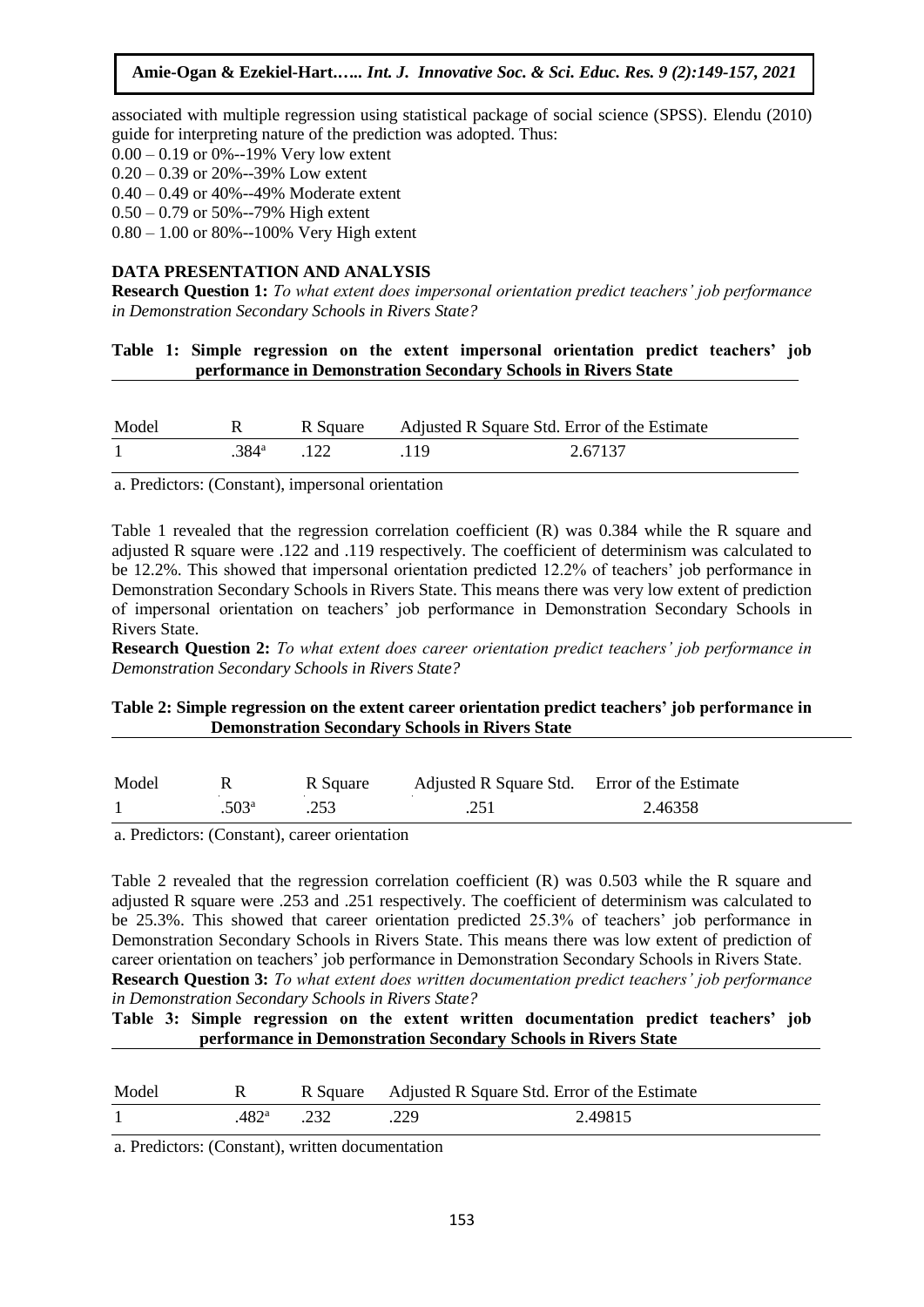Table 3 revealed that the regression correlation coefficient (R) was 0.482 while the R square and adjusted R square were .232 and .229 respectively. The coefficient of determinism was calculated to be 23.2%. This showed that written documentation predicted 23.2% of teachers' job performance in Demonstration Secondary Schools in Rivers State. This means there was low extent of prediction of written documentation on teachers' job performance in Demonstration Secondary Schools in Rivers State.

**Research question 4:** *To what extent does impersonal orientation, career orientation and written documentation jointly predict teachers' job performance in Demonstration Secondary Schools in Rivers State?*

## **Table 4: Multiple regression on the extent impersonal orientation, career orientation and written documentation predict teachers' job performance in Demonstration Secondary Schools in Rivers State**

| Model |      | R Square |      | Adjusted R Square Std. Error of the Estimate |
|-------|------|----------|------|----------------------------------------------|
|       | 708ª | .502     | .492 | 2.02805                                      |

a. Predictors: (Constant), written documentation, career orientation, impersonal orientation

Table 4 revealed that the regression correlation coefficient (R) was 0.708 while the R square and adjusted R square were .502 and .492 respectively. The coefficient of determinism was calculated to be 50.2%. This showed that impersonal orientation, career orientation and written documentation jointly predicted 50.2% of teachers' job performance in Demonstration Secondary Schools in Rivers State. This means there was high extent of joint prediction of impersonal orientation, career orientation and written documentation on teachers' job performance in Demonstration Secondary Schools in Rivers State.

#### **Test of Hypotheses**

**Hypothesis 1:** Impersonal orientation does not significantly predict teachers' job performance in Demonstration Secondary Schools in Rivers State.

## **Table 5: z-test associated with simple regression on the independent prediction of impersonal orientation on teachers' job performance**

|                        |    |                   | Unstandardized<br>Coefficients |            | Standardized<br>Coefficients |          | p-value |                        |
|------------------------|----|-------------------|--------------------------------|------------|------------------------------|----------|---------|------------------------|
| Model                  | Df | F-ratio           | В                              | Std. Error | Beta                         |          | Sig.    | Decision               |
| 1 (Constant)           |    | 384 43.346        | 54.711                         | 2.602      |                              | 21.028   | .000    | Hypothesis<br>rejected |
| Impersonal orientation |    |                   | $-468$                         | .071       | .384                         | $-6.584$ | .000    |                        |
| $\mathbf{\Gamma}$      |    | $1 \t37 \t11 \t1$ |                                |            |                              |          |         |                        |

a. Dependent Variable: teachers' job performance

Table 5 revealed that the regression analysis showed that scores of impersonal orientation significantly predicted scores of teachers' job performance as degrees of freedom were 1 and 384, Fratio of 43.346, standard beta value and z-test were .384 and -6.584. The p-value of 0.000 is below the level of significance of 0.05 therefore, the null hypothesis is rejected. By implication, impersonal orientation significantly predicted teachers' job performance in Demonstration Secondary Schools in Rivers State.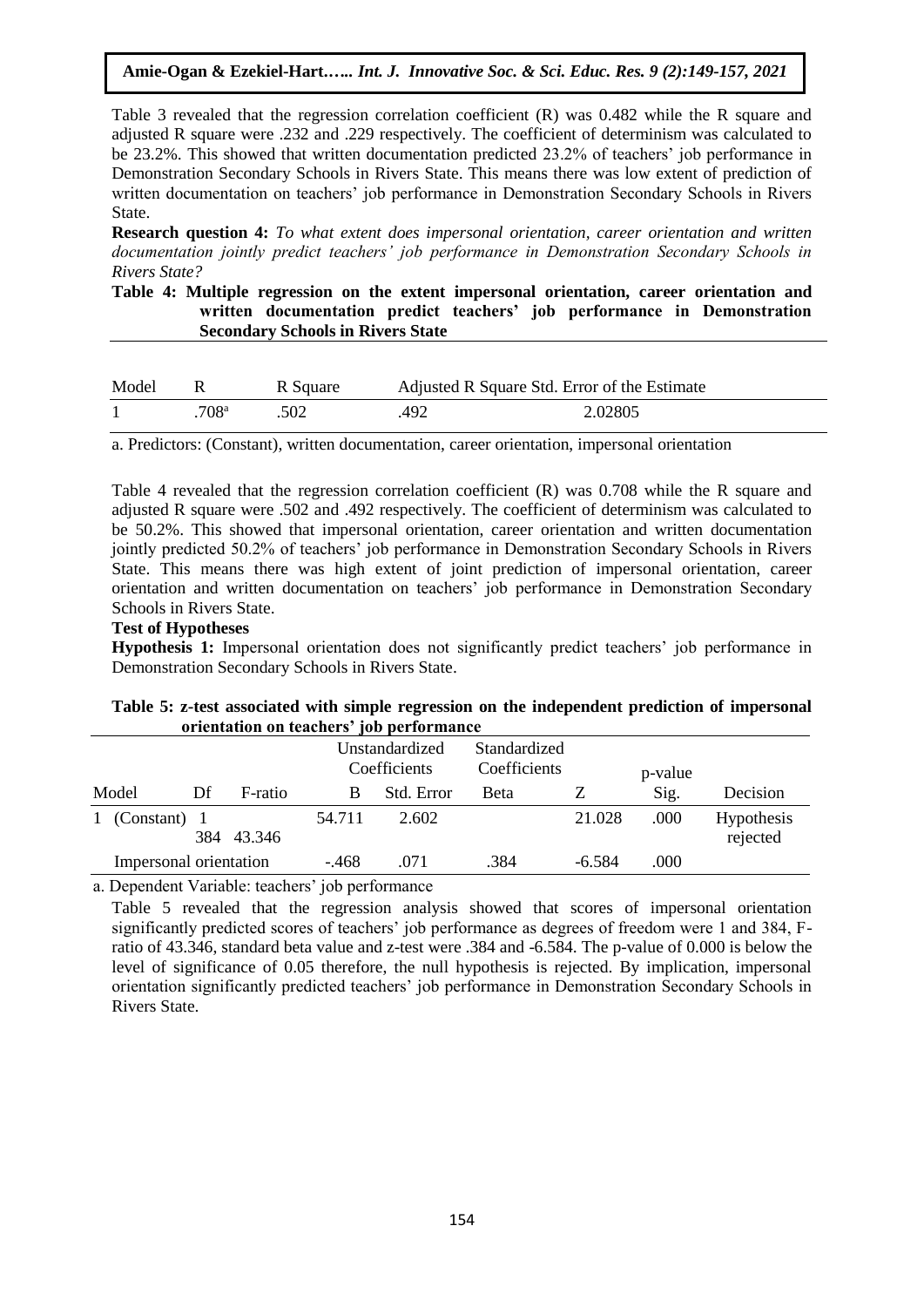|                                                  |  |  |  |  |  | <b>Hypothesis 2:</b> Career orientation does not significantly predict teachers' job performance in |  |
|--------------------------------------------------|--|--|--|--|--|-----------------------------------------------------------------------------------------------------|--|
| Demonstration Secondary Schools in Rivers State. |  |  |  |  |  |                                                                                                     |  |
|                                                  |  |  |  |  |  |                                                                                                     |  |

|       |                    | orientation on teachers' job performance |        |                              |              |           |         |                   |
|-------|--------------------|------------------------------------------|--------|------------------------------|--------------|-----------|---------|-------------------|
|       |                    |                                          |        | Unstandardized               | Standardized |           |         | Decision          |
|       |                    |                                          |        | Coefficients<br>Coefficients |              |           | p-value |                   |
| Model | Df                 | F-ratio                                  | В      | Std. Error                   | <b>B</b> eta |           | Sig.    |                   |
|       | (Constant) 1       |                                          | 63.450 | 2.514                        |              | 25.241    | .000    | <b>Hypothesis</b> |
|       | 384                | 105.996                                  |        |                              |              |           |         |                   |
|       | Career orientation |                                          | $-705$ | .068                         | .503         | $-10.295$ | .000    | Rejected          |

**Table 6: z-test associated with simple regression on the independent prediction of career orientation on teachers' job performance** 

a. Dependent Variable: teachers' job performance

Table 6 revealed that the regression analysis showed that scores of career orientation significantly predicted scores of teachers' job performance as degrees of freedom were 1 and 384, F-ratio of 105.996, standard beta value and z-test were .503 and -10.295. The p-value of 0.000 is below the level of significance of 0.05 therefore, the null hypothesis is rejected. By implication, career orientation significantly predicted teachers' job performance in Demonstration Secondary Schools in Rivers State.

**Hypothesis** 3: Written documentation does not significantly predict teachers' job performance in Demonstration Secondary Schools in Rivers State.

#### **Table 7: z-test associated with simple regression on the independent prediction of written documentation on teachers' job performance**

| Decision               | p-value |          | Standardized<br>Coefficients | Unstandardized<br>Coefficients |         |                       |                     |       |
|------------------------|---------|----------|------------------------------|--------------------------------|---------|-----------------------|---------------------|-------|
|                        | Sig.    |          | Beta                         | Std. Error                     | В       | F-ratio               | Df                  | Model |
| Hypothesis<br>rejected | .000    | 29.706   |                              | 1.879                          | 55.824  | 94.479                | (Constant) 1<br>384 |       |
|                        | .000    | $-9.720$ | .482                         | .052                           | $-.504$ | written documentation |                     |       |

a. Dependent Variable: teachers' job performance

Table 7 revealed that the regression analysis showed that scores of written documentation significantly predicted scores of teachers' job performance as degrees of freedom were 1 and 384, Fratio of 94.479, standard beta value and z-test were .482 and -9.720. The p-value of 0.000 is below the level of significance of 0.05 therefore, the null hypothesis is rejected. By implication, written documentation significantly predicted teachers' job performance in Demonstration Secondary Schools in Rivers State.

**Hypothesis** 4: Impersonal orientation, career orientation and written documentation do not significantly jointly predict teachers' job performance in Demonstration Secondary Schools in Rivers State.

**Table 8: ANOVA associated with multiple regression on the joint prediction of Impersonal orientation, career orientation and written documentation on teachers' job performance** 

| Model |            | Sum of Squares | Df           | Mean Square | F      | p-value<br>Sig.   | Decision               |
|-------|------------|----------------|--------------|-------------|--------|-------------------|------------------------|
|       | Regression | 1276.175       | $\mathbf{R}$ | 212.696     | 51.713 | .000 <sup>a</sup> | Hypothesis<br>rejected |
|       | Residual   | 1266.797       | 382          | 4.113       |        |                   |                        |
|       | Total      | 2542.971       | 385          |             |        |                   |                        |

a. Predictors: (Constant), impersonal orientation, career orientation and written documentation

b. Dependent Variable: teachers' job performance

Table 8 revealed that the regression analysis showed that scores of bureaucratic principles significantly predicted scores of teachers' job performance as degrees of freedom were 3 and 382 with F ration value of 51.713. The significant value of 0.00 is less than the level of significance of 0.05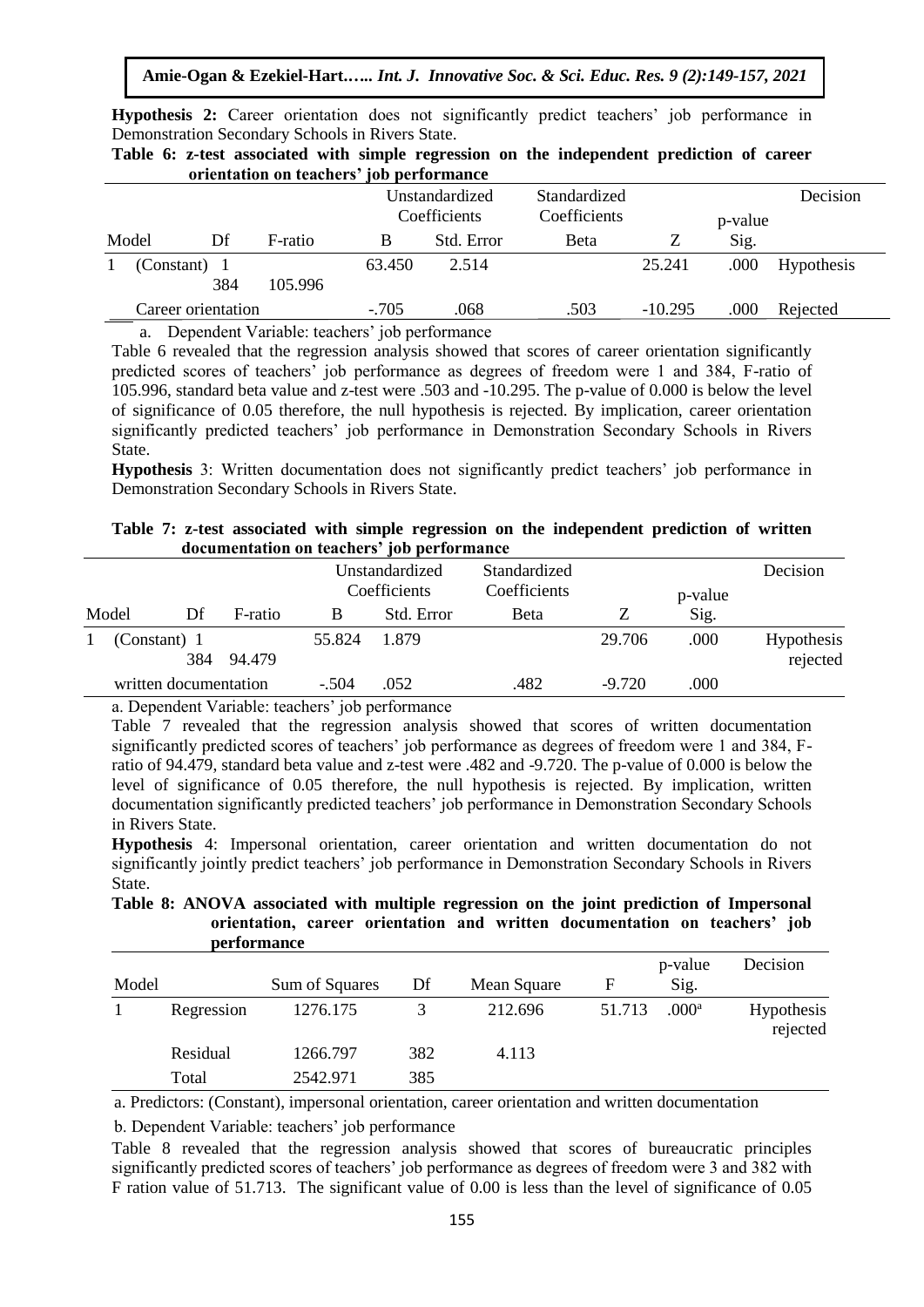therefore, the hypothesis was rejected. By implication, impersonal orientation, career orientation and written documentation significantly jointly predicted teachers' job performance in Demonstration Secondary Schools in Rivers State.

#### **DISCUSSION OF FINDINGS**

#### **Impersonal Orientation and Teachers' Job Performance**

The finding of the study revealed that impersonal orientation predicted teachers' job performance by 12.2% in Demonstration Secondary Schools in Rivers State. This is in agreement with Okorie (2012) that in a classroom situation, impersonality orientation would not allow the teacher to give more attention to backward children and others who may need assistance. The implication of impersonal orientation is that it ignores persons which are the most vital element in an organization. The view is that impersonality orientation would not permit the teachers to devote more time to slow learners and to other individual who might need their help, in guiding and directing them to solve a problem.

Okunamiri (2010) believed that impersonal orientation is a guideline for secondary education management to ensure goal achievement. That impersonal orientation procedures are significantly progressive, saying schools that used progressive impersonal orientation procedures usually have higher level of academic performance. Besides, most schools preferred the adoption of participative decision making in the administrative process and procedure of secondary education management. He added that there should be proactive decision on complex issues rather than reaction measures. Therefore, impersonal orientation significantly predicted teachers' job performance in Demonstration Secondary Schools in Rivers State.

#### **Career Orientation and Teachers' Job Performance**

The finding of the study revealed that career orientation predicted teachers' job performance by 25.3% in Demonstration Secondary Schools in Rivers State. This is in agreement with Ajuzieogu (2008) who postulated that career orientation provides a sense of employee loyalty and motivation to maximize efforts. Nnabuo (2001) was of the view that promotion should be based on seniority, achievement or both. It is equally expected that in the process of discharging ones' duties, competence and rationality must go to work, since ones' employment is based on technical knowledge, competence and qualifications. It is important to note that the principals who manage the schools are professional officials, not the real owners of the school. Paterson (2015) said that career orientation geared towards organizational productivity.

Paterson (2015) maintained that career orientation is needed for organization productivity in Nigeria secondary schools and that career orientation for organizational productivity should be offered to newly employees to synchronize them into the organizational system and also provide in-service training programme for those who are already in the system. Therefore, career orientation significantly predicted teachers' job performance in Demonstration Secondary Schools in Rivers State.

## **Written Documentation and Teachers' Job Performance**

The finding of the study revealed that written documentation predicted teachers' job performance by 23.2% in Demonstration Secondary Schools in Rivers State. This is in agreement with Osaat (2013) that record keeping is one of the life wires of the school system. Abraham (2013) mentioned that all official dealings of the school organisation must be documented in writing, clear and unambiguous, up to date, and well arranged in orderly form. Shebu (2009) identified two methods of storage and retrieving records in schools, which include manual and electronic method, the manual storage involves keeping school record in written form using files, shelves/cupboards and cabinets/draws. While electronic storage system includes handsets, personal computers (desktops, laptops, notebooks, palmtops etc.) and microfilms.

However, in this globalized and digital era, it is imperative that school principals, have the full knowledge of the usefulness of proper record keeping. The school principal can also organise an elegant programme for all school personnel through workshops, seminars, and conferences on the need for good school record keeping using information and communication technology (ICT). Hence school as a bureaucratic organisation requires proper record keeping for smooth running. The findings of this study was supported by Onyedimma (2011) who said that government subventions, school fees, consultancy services, endowments constitute sources of funding available to both state and federal institutions were relatively documented without too many errors. However, there was judicious control/management of the available fund. He added that school heads should be trained on